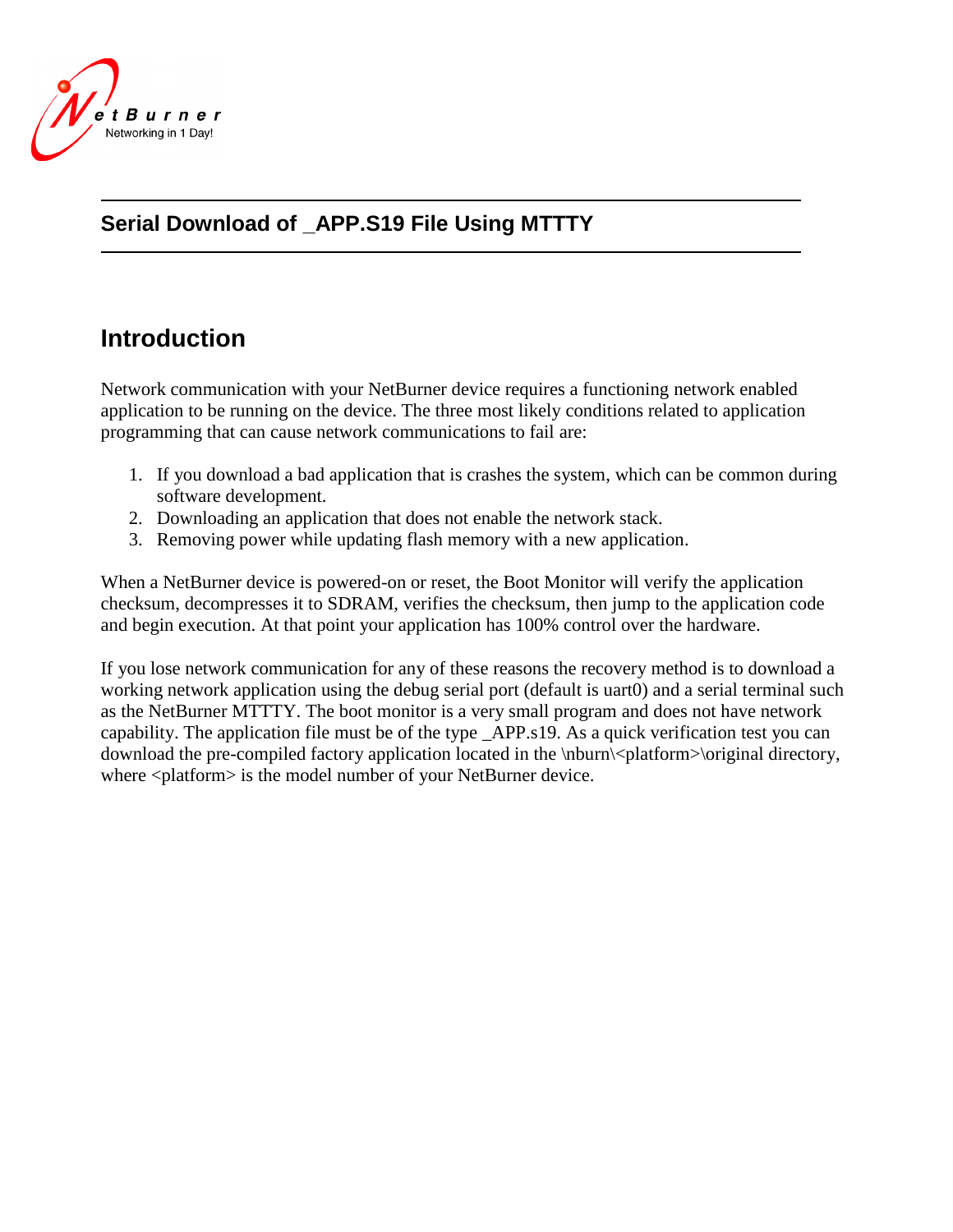# **Procedure**

#### **1. Identify the device boot port and appropriate serial cable for the connection**



The Boot Monitor serial port on your NetBurner device is UART0 by default. Connect either a serial or USB cable from the NetBurner device to your PC. If you are using a NetBurner development board, the DB9 connector pinout is usually configured so a null-modem adapter is not required, so you can use a straight-through serial cable.

- Mod5441X, Mod5234, Mod5270, Mod5272, Mod5282: Use the straight-through serial cable or USB cable and connect to UART0 on the development kit development board DB9.
- SB70LC, SB70, SB72: Use the straight-through serial cable or USB (SB70LC only) and connect to UART0 on the development kit adapter board DB9.
- SB72EX, SB700EX: Use the null-modem cable supplied with your development kit. The default serial port is Port 0.
- CB34EX: Use the null-modem cable supplied with your development kit. The default serial port is the DB9 port (Port 1).
- PK70EX: Use the straight-through cable and connect to DB9 console port on the front of the device.
- SBL2e-100IR and -200IR: Use the straight-through serial cable or USB cable and connect to UART0 on the development kit development board DB9.
- CFV2-66: use the DB9 labeled J2 and a straight-through cable.
- CFV2-40: use the DB9 labeled J4 and a straight-through cable.

### **2. Run MTTTY on a PC.**

Run the Multi-Threaded TTY serial terminal program on your Windows PC and select the serial communications port. The default serial settings of the boot monitor are: 115,200 baud, 8 data bits, no parity, and 1 stop bit. Click on the "Connect" button in MTTTY to enable serial communications.